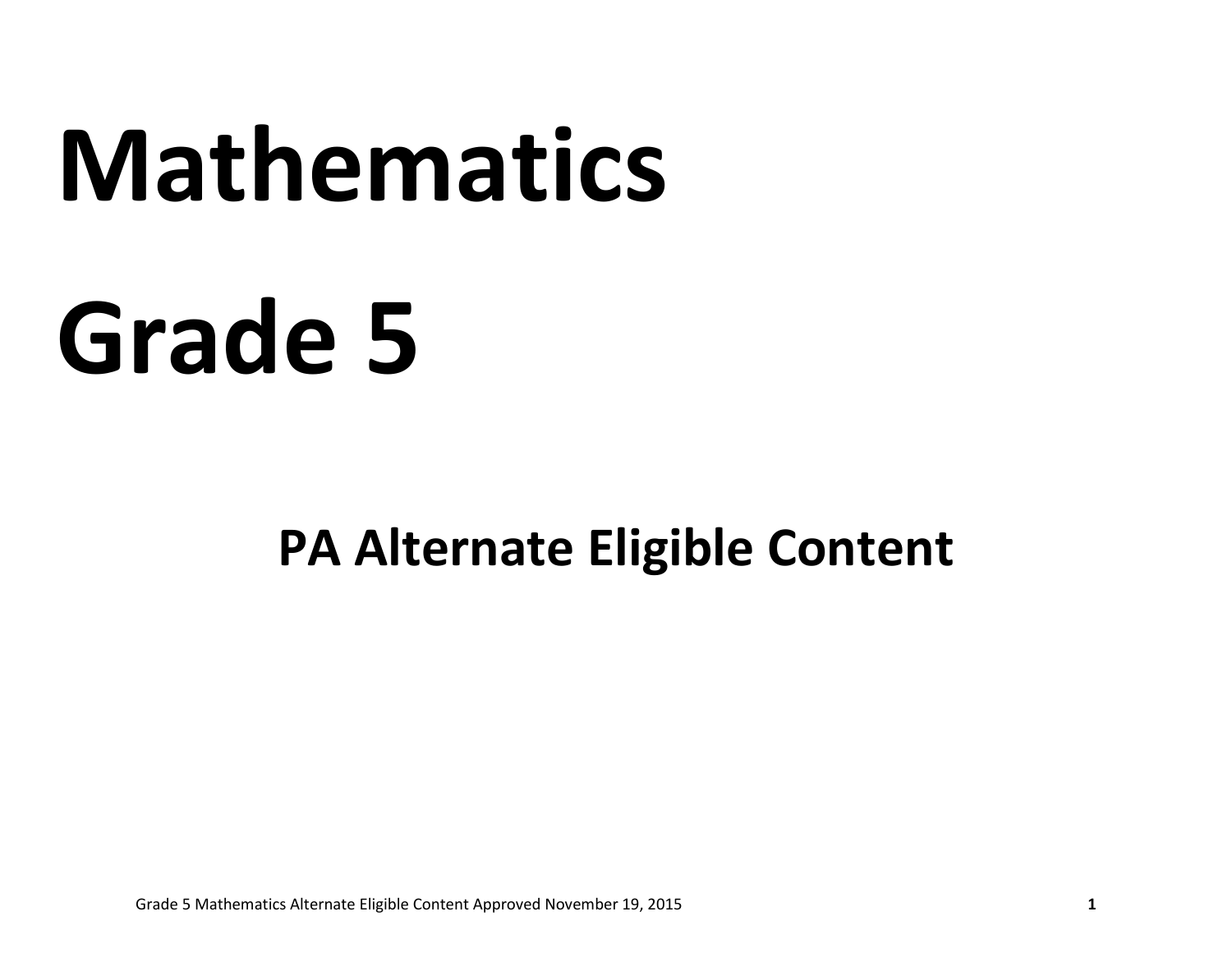# **PA Reporting Category: M05.A-T Numbers and Operations in Base Ten**

#### **PA Core Standards:**

CC.2.1.5.B.1 Apply place‐value concepts to show an understanding of operations and rounding as they pertain to whole numbers and decimals.

#### **Assessment Anchor**

M05.A-T.1 Understand the place-value system.

| <b>DESCRIPTOR</b>                                                                                                                                              | <b>ELIGIBLE CONTENT</b>                                                                                                                                                                                                                                                                                                                                                          | <b>Alternate Eligible</b><br><b>Content Code</b> | <b>ALTERNATE ELIGIBLE CONTENT</b>                                                                       |
|----------------------------------------------------------------------------------------------------------------------------------------------------------------|----------------------------------------------------------------------------------------------------------------------------------------------------------------------------------------------------------------------------------------------------------------------------------------------------------------------------------------------------------------------------------|--------------------------------------------------|---------------------------------------------------------------------------------------------------------|
| M05.A-T.1.1<br><b>Demonstrate</b><br>understanding of place-<br>value of whole numbers<br>and decimals, and<br>compare quantities or<br>magnitudes of numbers. | M05.A-T.1.1.1<br>Demonstrate an understanding that in a multi-digit number, a<br>digit in one place represents 1/10 of what it represents in the<br>place to its left.<br>Example: Recognize that in the number 770, the 7 in the tens<br>place is 1/10 the 7 in the hundreds place.                                                                                             | M05AT1.1.1a                                      | Identify place value in a 3-digit<br>number using models                                                |
|                                                                                                                                                                | M05.A-T.1.1.2<br>Explain patterns in the number of zeros of the product when<br>multiplying a number by powers of 10 and explain patterns in<br>the placement of the decimal point when a decimal is<br>multiplied or divided by a power of 10. Use whole-number<br>exponents to denote powers of 10.<br>Example 1: $4 \times 10^2 = 400$<br>Example 2: $0.05 \div 10$ = 0.00005 | M05AT1.1.2a                                      | Identify a pattern and change in<br>place value when a number up to<br>99 is multiplied by powers of 10 |
|                                                                                                                                                                | M05.A-T.1.1.3<br>Read and write decimals to thousandths using base-ten<br>numerals, word form, and expanded form.<br>Example: $347.392 = 300 + 40 + 7 + 0.3 + 0.09 +$<br>$0.002 = 3 \times 100 + 4 \times 10 + 7 \times 1 + 3 \times (0.1) + 9 \times (0.01) + 2 \times$<br>(0.001)                                                                                              |                                                  |                                                                                                         |
|                                                                                                                                                                | M05.A-T.1.1.4<br>Compare two decimals to thousandths based on meanings of<br>the digits in each place using $>$ , $=$ , and $<$ symbols.                                                                                                                                                                                                                                         | M05AT1.1.4a                                      | Compare two numbers up to the<br>hundredths place                                                       |
|                                                                                                                                                                | M05.A-T.1.1.5<br>Round decimals to any place (limit rounding to ones, tenths,<br>hundredths, or thousandths place).                                                                                                                                                                                                                                                              | M05AT1.1.5a                                      | Round a decimal from the tenths<br>place to the nearest whole number                                    |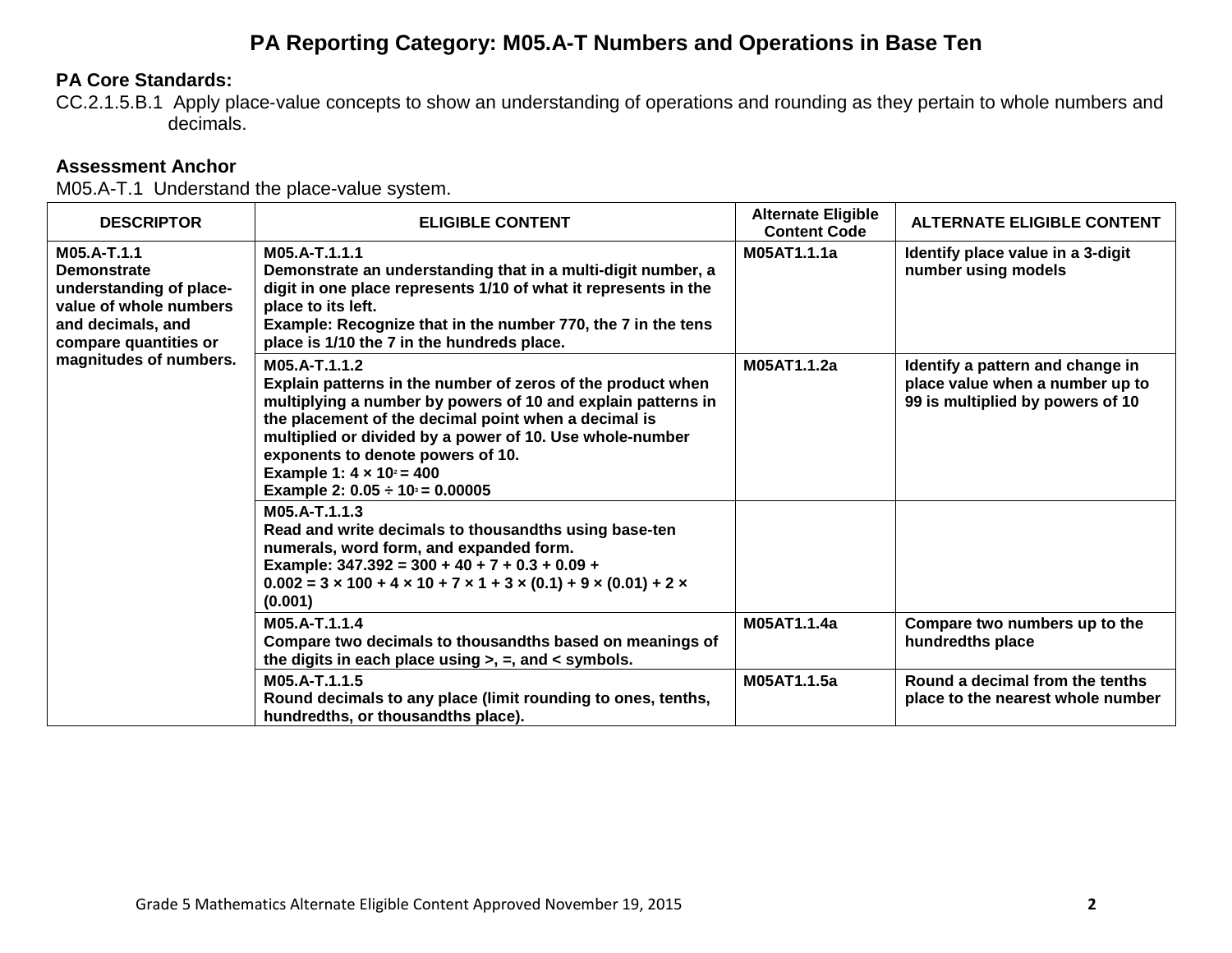# **PA Reporting Category: M05.A-T Numbers and Operations in Base Ten**

#### **PA Core Standards:**

CC.2.1.5.B.2 Extend an understanding of operations with whole numbers to perform operations including decimals.

#### **Assessment Anchor**

M05.A-T.2 Perform operations with multi-digit whole numbers and with decimals to hundredths.

| <b>DESCRIPTOR</b>                                           | <b>ELIGIBLE CONTENT</b>                                                                                                  | <b>Alternate Eligible</b><br><b>Content Code</b> | <b>ALTERNATE ELIGIBLE CONTENT</b>                                 |
|-------------------------------------------------------------|--------------------------------------------------------------------------------------------------------------------------|--------------------------------------------------|-------------------------------------------------------------------|
| M05.A-T.2.1<br>Use whole numbers and<br>decimals to compute | M05.A-T.2.1.1<br>Multiply multi-digit whole numbers (not to exceed three-digit<br>by three-digit).                       | M05AT2.1.1a                                      | <b>Multiply single-digit whole</b><br>numbers                     |
| accurately (straight<br>computation or word<br>problems).   | M05.A-T.2.1.2<br>Find whole-number quotients of whole numbers with up to<br>four-digit dividends and two-digit divisors. | M05AT2.1.2a                                      | Illustrate the concept of division<br>using fair and equal shares |
|                                                             | M05.A-T.2.1.3<br>Add, subtract, multiply, and divide decimals to hundredths (no<br>divisors with decimals).              | M05AT2.1.3a                                      | Add or subtract decimals to the<br>tenths place                   |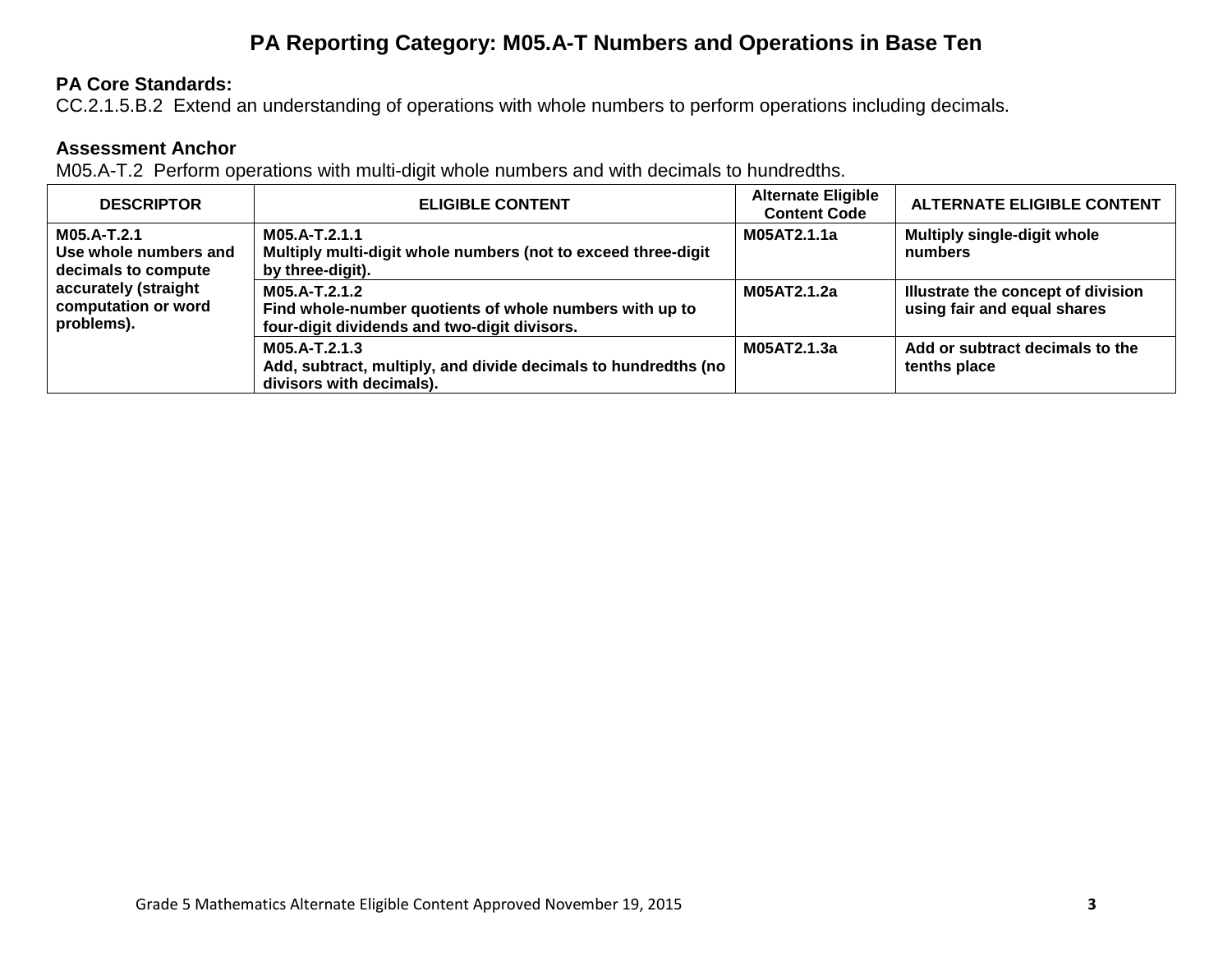# **PA Reporting Category: M05.A-F Numbers and Operations—Fractions**

#### **PA Core Standards:**

CC.2.1.5.C.1 Use the understanding of equivalency to add and subtract fractions.

#### **Assessment Anchor**

M05.A-F.1 Use equivalent fractions as a strategy to add and subtract fractions.

| <b>DESCRIPTOR</b>                                                                                                               | <b>ELIGIBLE CONTENT</b>                                                                                                                                                                                  | <b>Alternate Eligible</b><br><b>Content Code</b> | <b>ALTERNATE ELIGIBLE CONTENT</b>                                                             |
|---------------------------------------------------------------------------------------------------------------------------------|----------------------------------------------------------------------------------------------------------------------------------------------------------------------------------------------------------|--------------------------------------------------|-----------------------------------------------------------------------------------------------|
| M05.A-F.1.1<br>Solve addition and<br>subtraction problems<br>involving fractions<br>(straight computation or<br>word problems). | M05.A-F.1.1.1<br>Add and subtract fractions (including mixed numbers) with<br>unlike denominators. (May include multiple methods and<br>representations.)<br>Example: $2/3 + 5/4 = 8/12 + 15/12 = 23/12$ | M05AF1.1.1a                                      | Add or subtract proper fractions<br>with common denominators to<br>solve a real-world problem |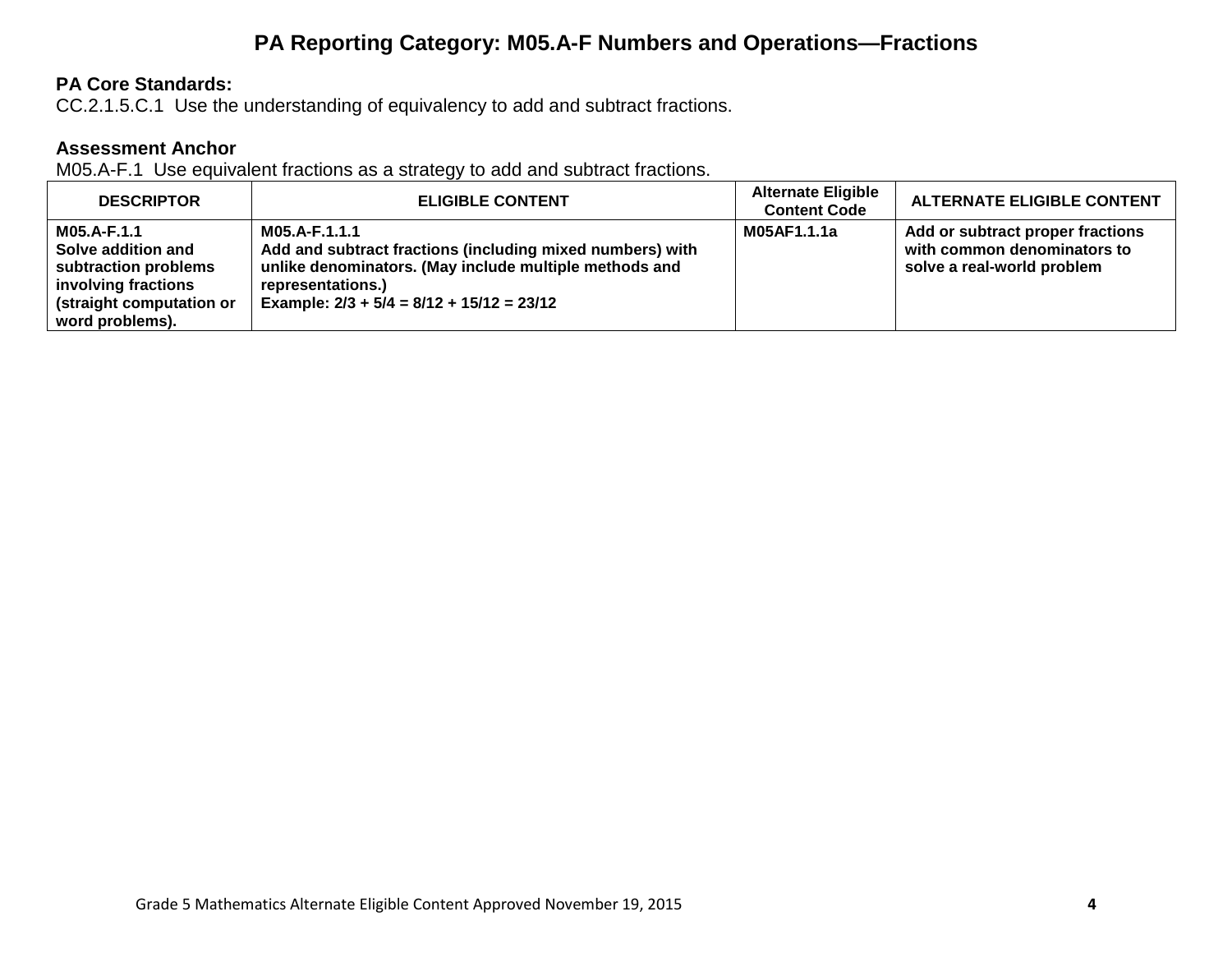# **PA Reporting Category: M05.A-F Numbers and Operations—Fractions**

#### **PA Core Standards:**

CC.2.1.5.C.2 Apply and extend previous understandings of multiplication and division to multiply and divide fractions.

#### **Assessment Anchor**

M05.A-F.2 Apply and extend previous understandings of multiplication and division to multiply and divide fractions.

| <b>DESCRIPTOR</b>                                                                       | <b>ELIGIBLE CONTENT</b>                                                                                                                                                                                                                                                                                                                                                                                                                                                                                                                                                                                                                                                                                                                  | <b>Alternate Eligible</b><br><b>Content Code</b> | <b>ALTERNATE ELIGIBLE CONTENT</b>                     |
|-----------------------------------------------------------------------------------------|------------------------------------------------------------------------------------------------------------------------------------------------------------------------------------------------------------------------------------------------------------------------------------------------------------------------------------------------------------------------------------------------------------------------------------------------------------------------------------------------------------------------------------------------------------------------------------------------------------------------------------------------------------------------------------------------------------------------------------------|--------------------------------------------------|-------------------------------------------------------|
| M05.A-F.2.1<br>Solve multiplication and<br>division problems<br>involving fractions and | M05.A-F.2.1.1<br>Solve word problems involving division of whole numbers<br>leading to answers in the form of fractions (including mixed<br>numbers).                                                                                                                                                                                                                                                                                                                                                                                                                                                                                                                                                                                    |                                                  |                                                       |
| whole numbers (straight<br>computation or word<br>problems).                            | M05.A-F.2.1.2<br>Multiply a fraction (including mixed numbers) by a fraction.                                                                                                                                                                                                                                                                                                                                                                                                                                                                                                                                                                                                                                                            | M05.AF.2.1.2.a                                   | Multiply a fraction by a whole<br>number less than 10 |
|                                                                                         | M05.A-F.2.1.3<br>Demonstrate an understanding of multiplication as scaling<br>(resizing).<br>Example 1: Comparing the size of a product to the size of one<br>factor on the basis of the size of the other factor without<br>performing the indicated multiplication.<br>Example 2: Explaining why multiplying a given number by a<br>fraction greater than 1 results in a product greater than the<br>given number (recognizing multiplication by whole numbers<br>greater than 1 as a familiar case); explaining why multiplying a<br>given number by a fraction less than 1 results in a product<br>smaller than the given number.<br>M05.A-F.2.1.4<br>Divide unit fractions by whole numbers and whole numbers by<br>unit fractions. |                                                  |                                                       |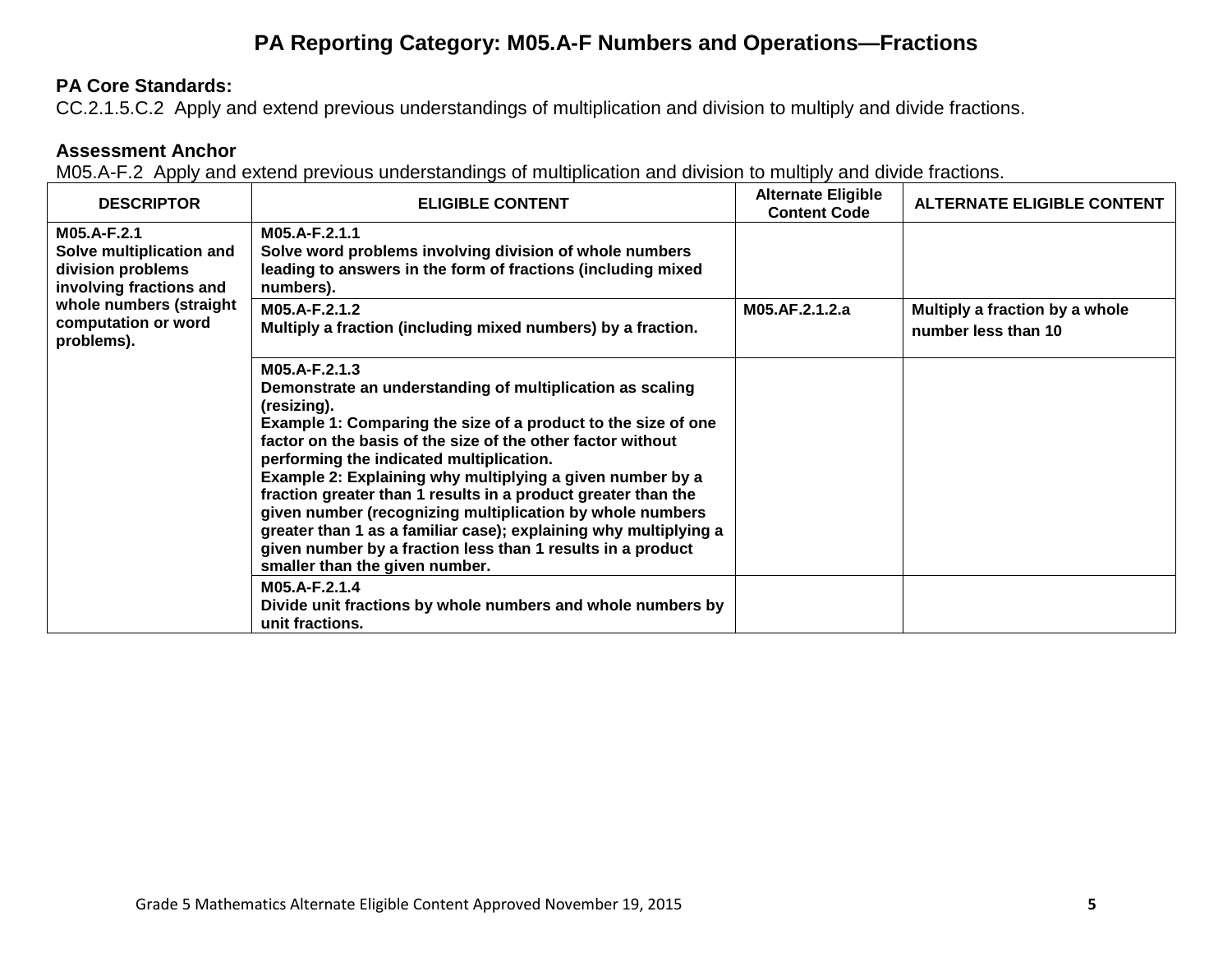# **PA Reporting Category: M05.B-O Operations and Algebraic Thinking**

#### **PA Core Standards:**

CC.2.2.5.A.1 Interpret and evaluate numerical expressions using order of operations.

#### **Assessment Anchor**

M05.B-O.1 Write and interpret numerical expressions.

| <b>DESCRIPTOR</b>                                                                          | <b>ELIGIBLE CONTENT</b>                                                                                                                                                                                                                                                                                                                                                                                          | <b>Alternate Eligible</b><br><b>Content Code</b> | <b>ALTERNATE ELIGIBLE CONTENT</b> |
|--------------------------------------------------------------------------------------------|------------------------------------------------------------------------------------------------------------------------------------------------------------------------------------------------------------------------------------------------------------------------------------------------------------------------------------------------------------------------------------------------------------------|--------------------------------------------------|-----------------------------------|
| M05.B-O.1.1<br>Analyze and complete<br>calculations by applying<br>the order of operations | M05.B-O.1.1.1<br>Use multiple grouping symbols (parentheses, brackets, or<br>braces) in numerical expressions and evaluate expressions<br>containing these symbols.                                                                                                                                                                                                                                              |                                                  |                                   |
|                                                                                            | M05.B-O.1.1.2<br>Write simple expressions that model calculations with numbers<br>and interpret numerical expressions without evaluating them.<br>Example 1: Express the calculation "add 8 and 7, then multiply<br>by 2" as $2 \times (8 + 7)$ .<br>Example 2: Recognize that $3 \times (18,932 + 921)$ is three times as<br>large as 18,932 + 921 without having to calculate the indicated<br>sum or product. |                                                  |                                   |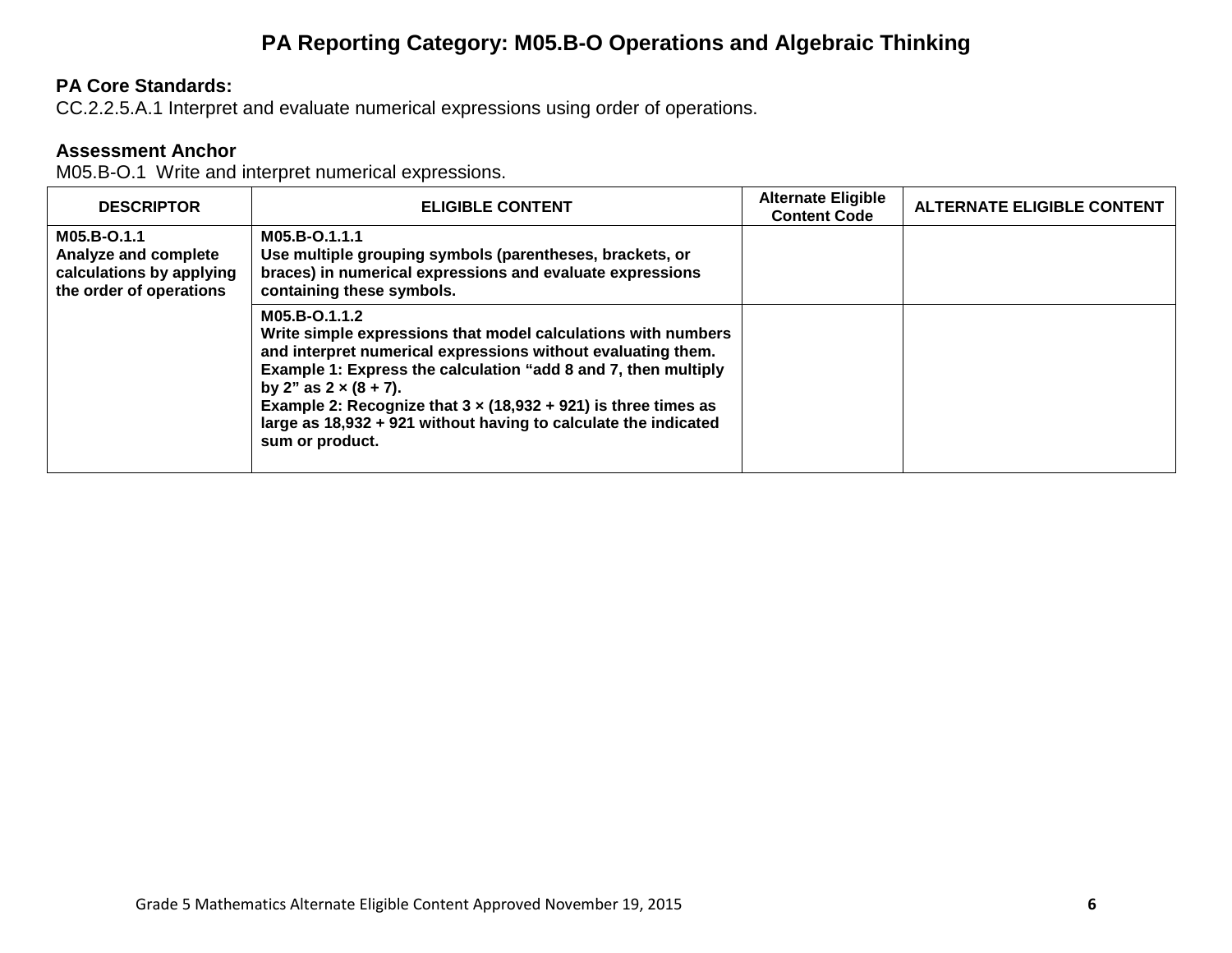# **PA Reporting Category: M05.B-O Operations and Algebraic Thinking**

#### **PA Core Standards:**

CC.2.2.5.A.4 Analyze patterns and relationships using two rules.

#### **Assessment Anchor**

M05.B-O.2 Analyze patterns and relationships.

| <b>DESCRIPTOR</b>                  | <b>ELIGIBLE CONTENT</b>                                                                                                                                                                                                                                                                                                                                                                                          | <b>Alternate Eligible</b><br><b>Content Code</b> | <b>ALTERNATE ELIGIBLE CONTENT</b>                           |
|------------------------------------|------------------------------------------------------------------------------------------------------------------------------------------------------------------------------------------------------------------------------------------------------------------------------------------------------------------------------------------------------------------------------------------------------------------|--------------------------------------------------|-------------------------------------------------------------|
| M05.B-O.2.1<br>Create, extend, and | M05.B-O.2.1.1<br>Generate two numerical patterns using two given rules.                                                                                                                                                                                                                                                                                                                                          | M05BO2.1.1a                                      | Identify and extend numeric<br>patterns                     |
| analyze patterns.                  | Example: Given the rule "add 3" and the starting number 0 and<br>given the rule "add 6" and the starting number 0, generate<br>terms in the resulting sequences.                                                                                                                                                                                                                                                 | M05BO2.1.1b                                      | Generate a pattern that follows 1<br>or more rules provided |
|                                    | M05.B-O.2.1.2<br>Identify apparent relationships between corresponding terms of<br>two patterns with the same starting numbers that follow<br>different rules.<br>Example: Given two patterns in which the first pattern follows<br>the rule "add 8" and the second pattern follows the rule "add<br>2," observe that the terms in the first pattern are 4 times the<br>size of the terms in the second pattern. |                                                  |                                                             |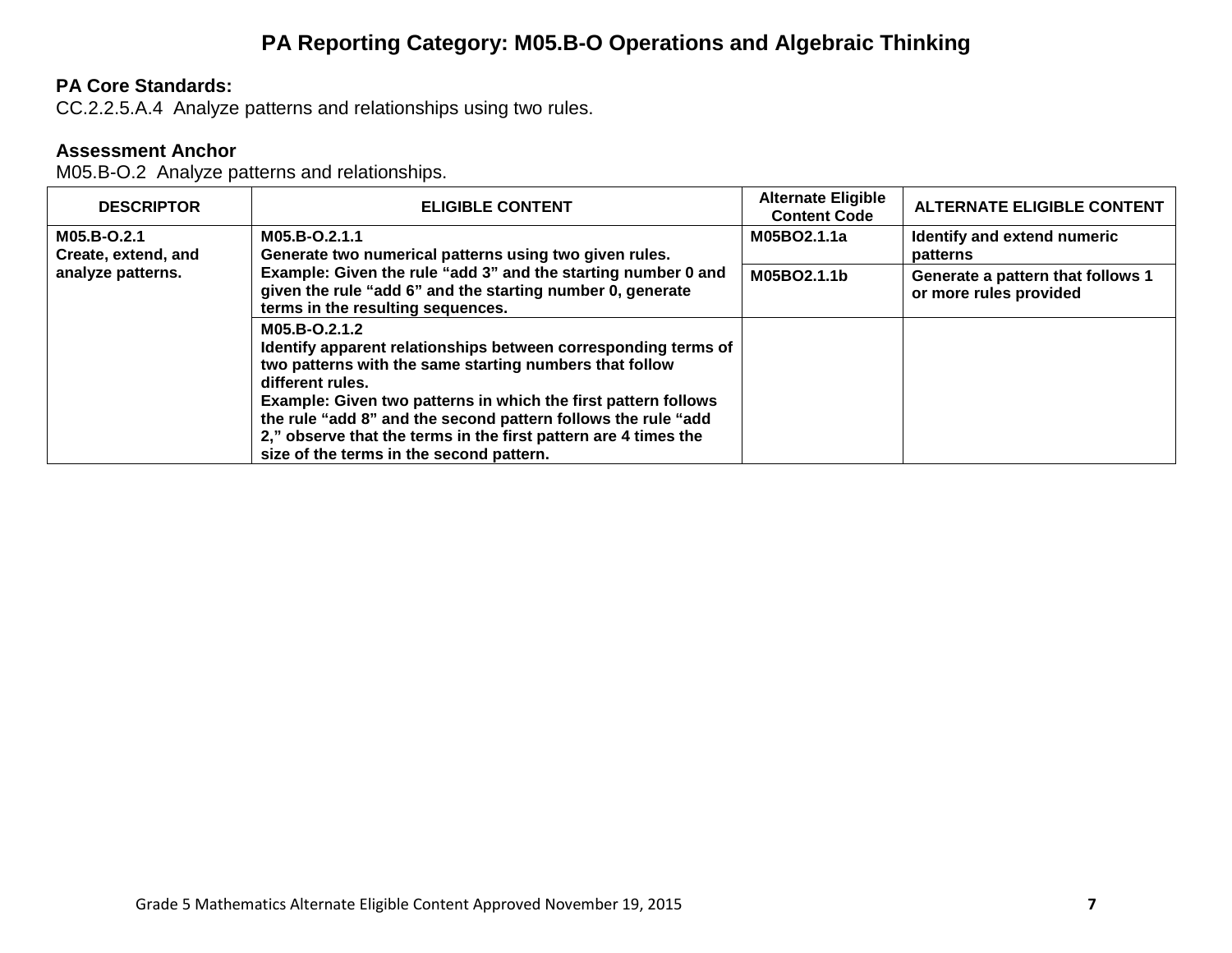# **PA Reporting Category: M05.C-G Geometry**

#### **PA Core Standards:**

CC.2.3.5.A.1 Graph points in the first quadrant on the coordinate plane and interpret these points when solving real world and mathematical problems.

#### **Assessment Anchor**

M05.C-G.1 Graph points on the coordinate plane to solve real-world and mathematical problems.

| <b>DESCRIPTOR</b>                                                                                                      | <b>ELIGIBLE CONTENT</b>                                                                                                                                                                                   | <b>Alternate Eligible</b><br><b>Content Code</b> | <b>ALTERNATE ELIGIBLE CONTENT</b>                  |
|------------------------------------------------------------------------------------------------------------------------|-----------------------------------------------------------------------------------------------------------------------------------------------------------------------------------------------------------|--------------------------------------------------|----------------------------------------------------|
| M05.C-G.1.1<br>Identify parts of a<br>coordinate grid and<br>describe or interpret<br>points given an ordered<br>pair. | M05.C-G.1.1.1<br>Identify parts of the coordinate plane (x-axis, y-axis, and the<br>origin) and the ordered pair (x-coordinate and y-coordinate).<br>Limit the coordinate plane to quadrant I.            | M05CG1.1.1a                                      | Identify an ordered pair $(x, y)$ in<br>quadrant I |
|                                                                                                                        | M05.C-G.1.1.2<br>Represent real-world and mathematical problems by plotting<br>points in quadrant I of the coordinate plane and interpret<br>coordinate values of points in the context of the situation. | M05CG1.1.2a                                      | Graph an ordered pair $(x, y)$ in<br>quadrant I    |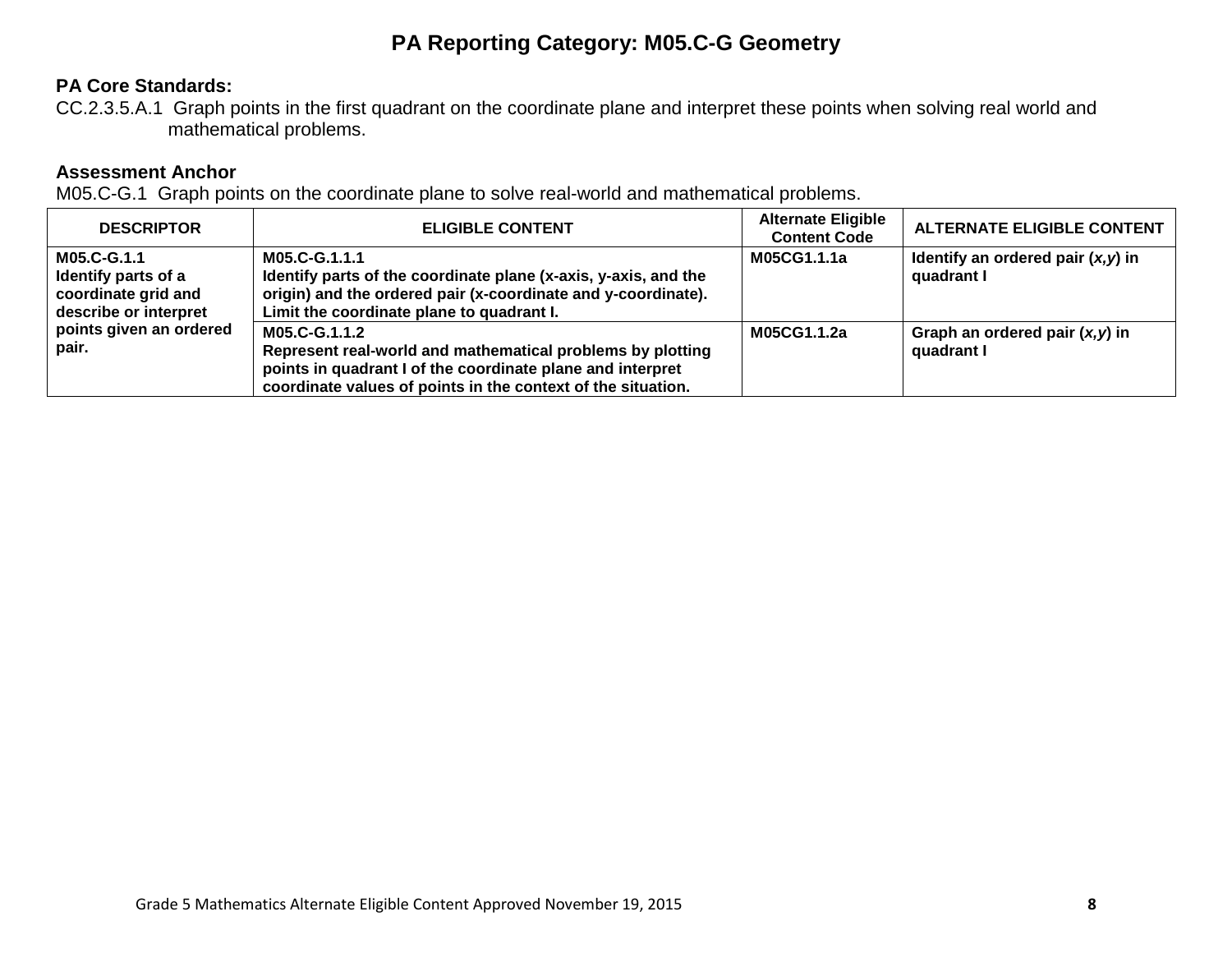# **PA Reporting Category: M05.C-G Geometry**

#### **PA Core Standards:**

CC.2.3.5.A.2 Classify two‐dimensional figures into categories based on an understanding of their properties.

#### **Assessment Anchor**

M05.C-G.2 Classify two-dimensional figures into categories based on their properties.

| <b>DESCRIPTOR</b>                                                              | <b>ELIGIBLE CONTENT</b>                                                                                                                                                                                                                                                                                                                                                                                                 | <b>Alternate Eligible</b><br><b>Content Code</b> | <b>ALTERNATE ELIGIBLE CONTENT</b>                             |
|--------------------------------------------------------------------------------|-------------------------------------------------------------------------------------------------------------------------------------------------------------------------------------------------------------------------------------------------------------------------------------------------------------------------------------------------------------------------------------------------------------------------|--------------------------------------------------|---------------------------------------------------------------|
| M05.C-G.2.1<br>Use basic properties to<br>classify two-dimensional<br>figures. | M05.C-G.2.1.1<br>Classify two-dimensional figures in a hierarchy based on<br>properties. Example 1: All polygons have at least three sides,<br>and pentagons are polygons, so all pentagons have at least<br>three sides. Example 2: A rectangle is a parallelogram, which<br>is a quadrilateral, which is a polygon; so, a rectangle can be<br>classified as a parallelogram, as a quadrilateral, and as a<br>polygon. | M05CG2.1.1a                                      | Identify a two-dimensional figure<br>with specific attributes |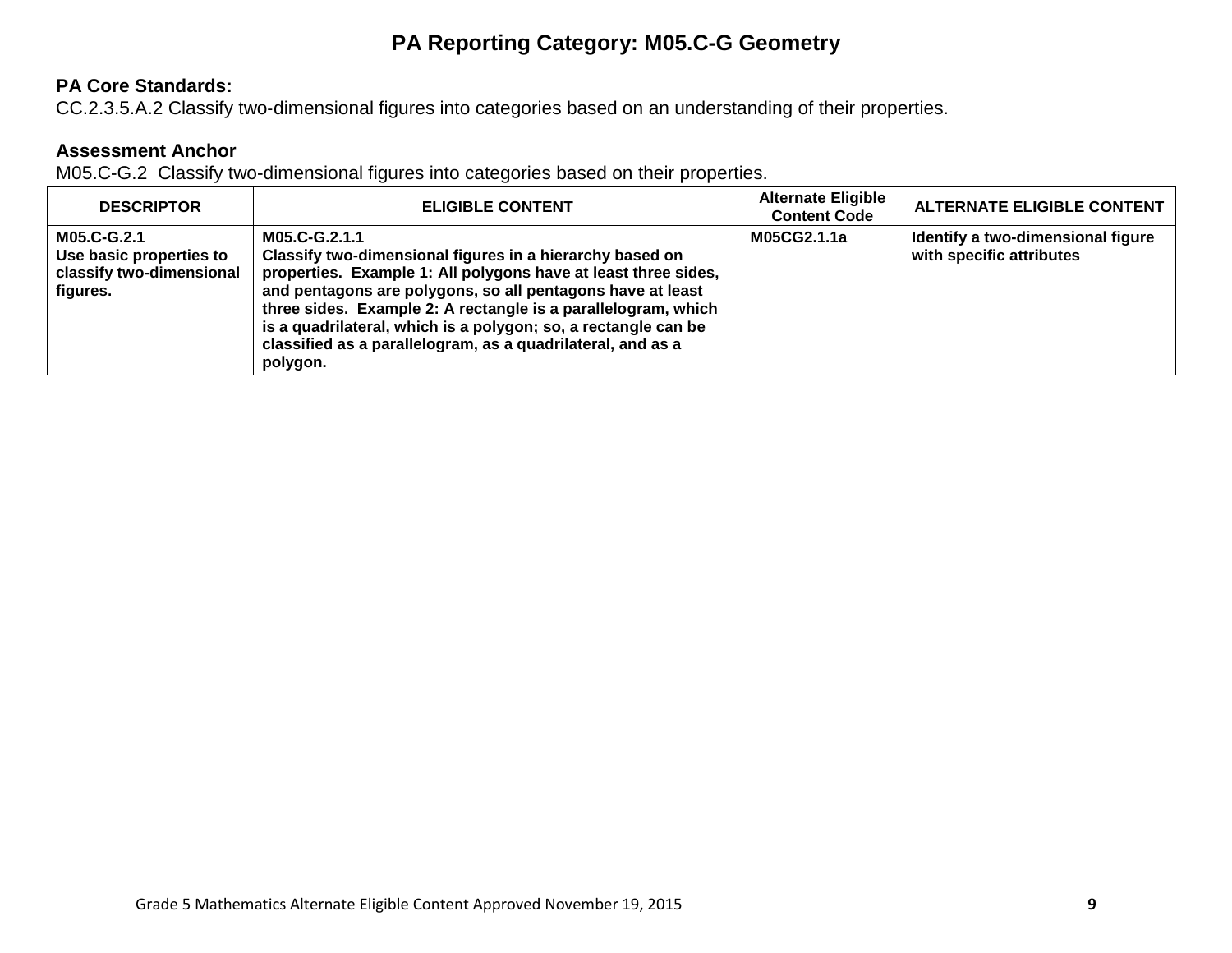# **PA Reporting Category: M05.D-M Measurement and Data**

#### **PA Core Standards:**

CC.2.4.5.A.1 Solve problems using conversions within a given measurement system.

#### **Assessment Anchor**

M05.D-M.1 Convert like measurement units within a given measurement system.

| <b>DESCRIPTOR</b>                                                                                              | <b>ELIGIBLE CONTENT</b>                                                                                                                                                                 | <b>Alternate Eligible</b><br><b>Content Code</b> | <b>ALTERNATE ELIGIBLE CONTENT</b>                                                           |
|----------------------------------------------------------------------------------------------------------------|-----------------------------------------------------------------------------------------------------------------------------------------------------------------------------------------|--------------------------------------------------|---------------------------------------------------------------------------------------------|
| M05.D-M.1.1<br>Solve problems using<br>simple conversions (may<br>include multistep, real-<br>world problems). | M05.D-M.1.1.1<br>Convert between different-sized measurement units within a<br>given measurement system. A table of equivalencies will be<br>provided. Example: Convert 5 cm to meters. | M05DM1.1.1a                                      | Use a conversion table to identify<br>equivalent standard<br>measurements of length or mass |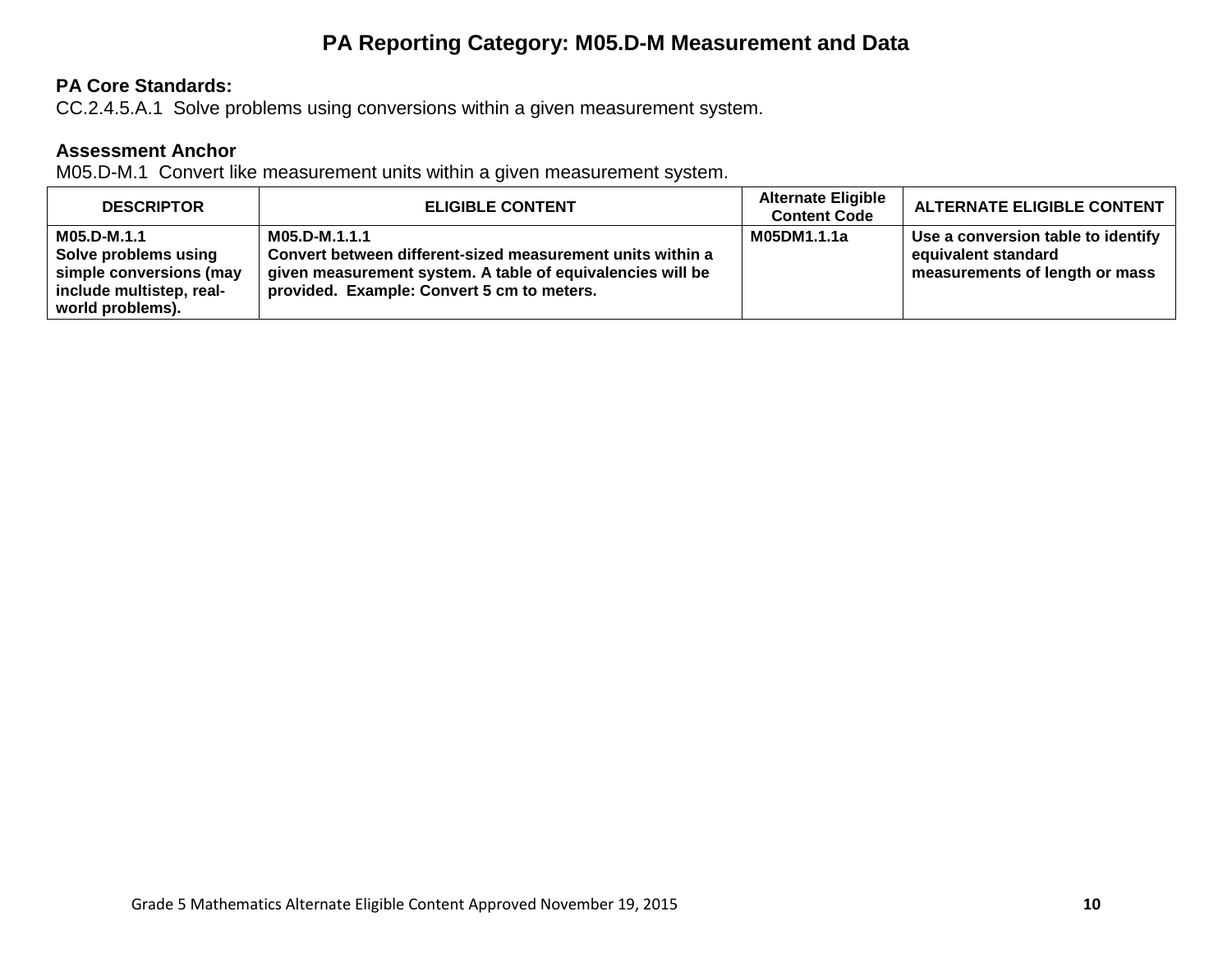# **PA Reporting Category: M05.D-M Measurement and Data**

#### **PA Core Standards:**

CC.2.4.5.A.2 Represent and interpret data using appropriate scale. CC.2.4.5.A.4 Solve problems involving computation of fractions using information provided in a line plot.

#### **Assessment Anchor**

M05.D-M.2 Represent and interpret data.

| <b>DESCRIPTOR</b>                                               | <b>ELIGIBLE CONTENT</b>                                                                                                                                                                                                                                | <b>Alternate Eligible</b><br><b>Content Code</b> | <b>ALTERNATE ELIGIBLE CONTENT</b>                          |
|-----------------------------------------------------------------|--------------------------------------------------------------------------------------------------------------------------------------------------------------------------------------------------------------------------------------------------------|--------------------------------------------------|------------------------------------------------------------|
| M05.D-M.2.1<br>Organize, display, and<br>answer questions based | M05.D-M.2.1.1<br>Solve problems involving computation of fractions by using<br>information presented in line plots.                                                                                                                                    |                                                  |                                                            |
| on data.                                                        | M05.D-M.2.1.2<br>Display and interpret data shown in tallies, tables, charts,<br>pictographs, bar graphs, and line graphs, and use a title,<br>appropriate scale, and labels. A grid will be provided to<br>display data on bar graphs or line graphs. | M05DM2.1.2a                                      | Interpret one set of data given in 2<br>different displays |